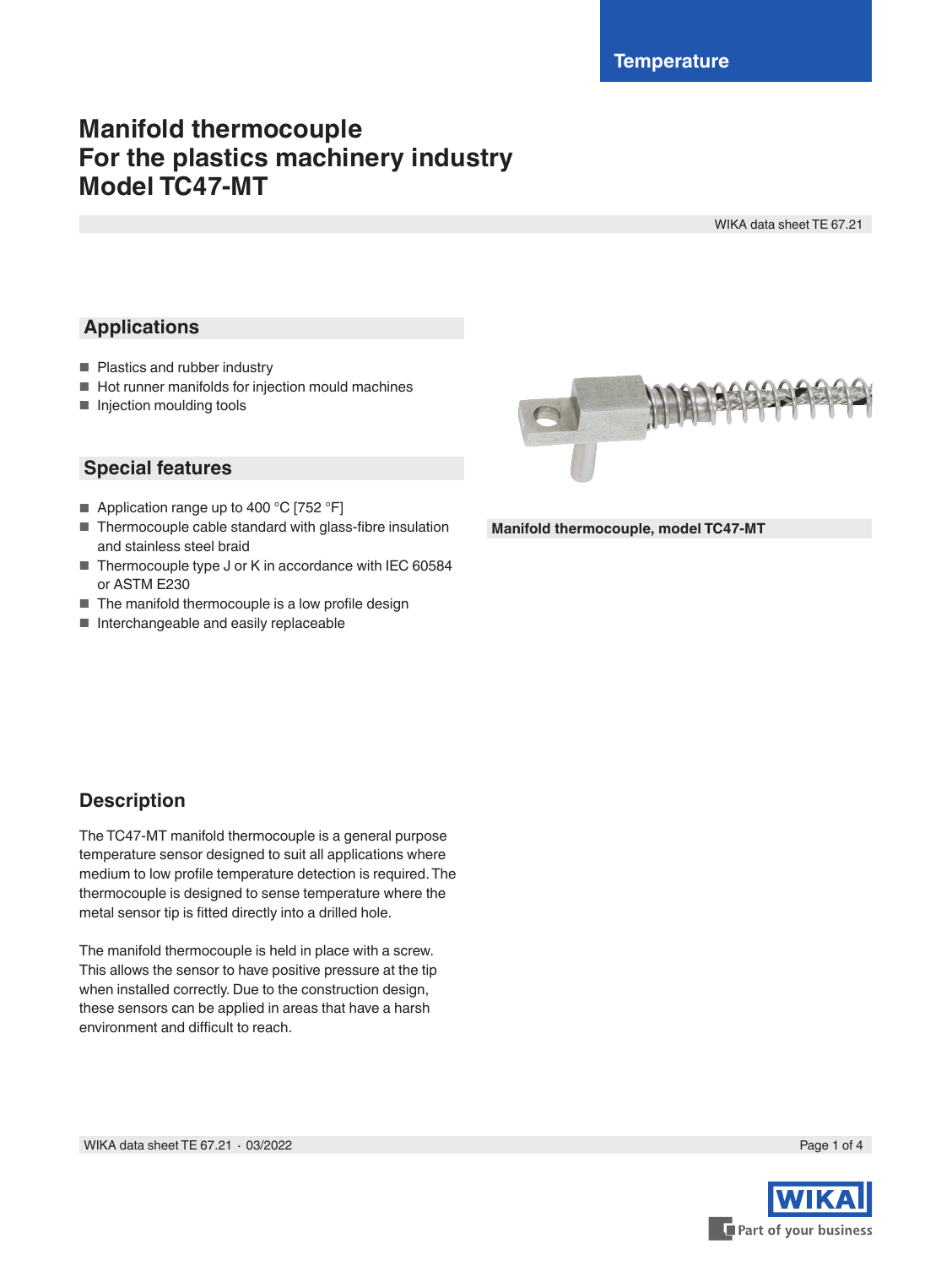## **Sensor**

### **Measuring element**

As measuring elements, for the model TC47-MT, WIKA uses the following thermocouples:

- 1 x type J (Fe-CuNi)
- 1 x type K (Ni-CrNi)

The accuracy class of the thermocouple corresponds to class 2 of the international standard IEC 60584. On request, the model TC47-MT thermocouples can also be delivered in a standard tolerance in accordance with ASTM E230.

Since the values of the two standards differ only slightly, we recommend that you use thermocouples in accordance with IEC 60584.

For detailed specifications for thermocouples, see IEC 60584-1 or ASTM E230 and Technical information IN 00.23 at www.wika.com.

### **Tolerance value**

For the tolerance value of thermocouples, a cold junction temperature of 0 °C [32 °F] has been taken as the basis.

### **Comparison IEC 60584 and ASTM E320**



### **Probe tip**

| Design:                                  | Rigid block and tube                       |  |  |
|------------------------------------------|--------------------------------------------|--|--|
| Material:                                | Stainless steel                            |  |  |
| Block size:                              | $\blacksquare$ 8 x 8 mm [0.31 x 0.31 in]   |  |  |
|                                          | $\blacksquare$ 6 x 6 mm [0.24 x 0.24 in]   |  |  |
|                                          | Tip diameter: 4 mm [0.16 in]               |  |  |
|                                          | Tip length: $\blacksquare$ 12 mm [0.47 in] |  |  |
|                                          | 20 mm [0.79 in]                            |  |  |
|                                          | 25 mm [0.98 in]                            |  |  |
| Attached the continues of the continues. |                                            |  |  |

Other versions on request

For temperature measurement in a solid body, the diameter of the bore into which the probe is inserted, should be no more than 1 mm [0.04 in] larger than the probe diameter.

### **Probe tip designs**

The model TC47-MT has two different variants:



The thermocouple will be delivered as a single thermocouple with an ungrounded measuring point, unless explicitly specified otherwise.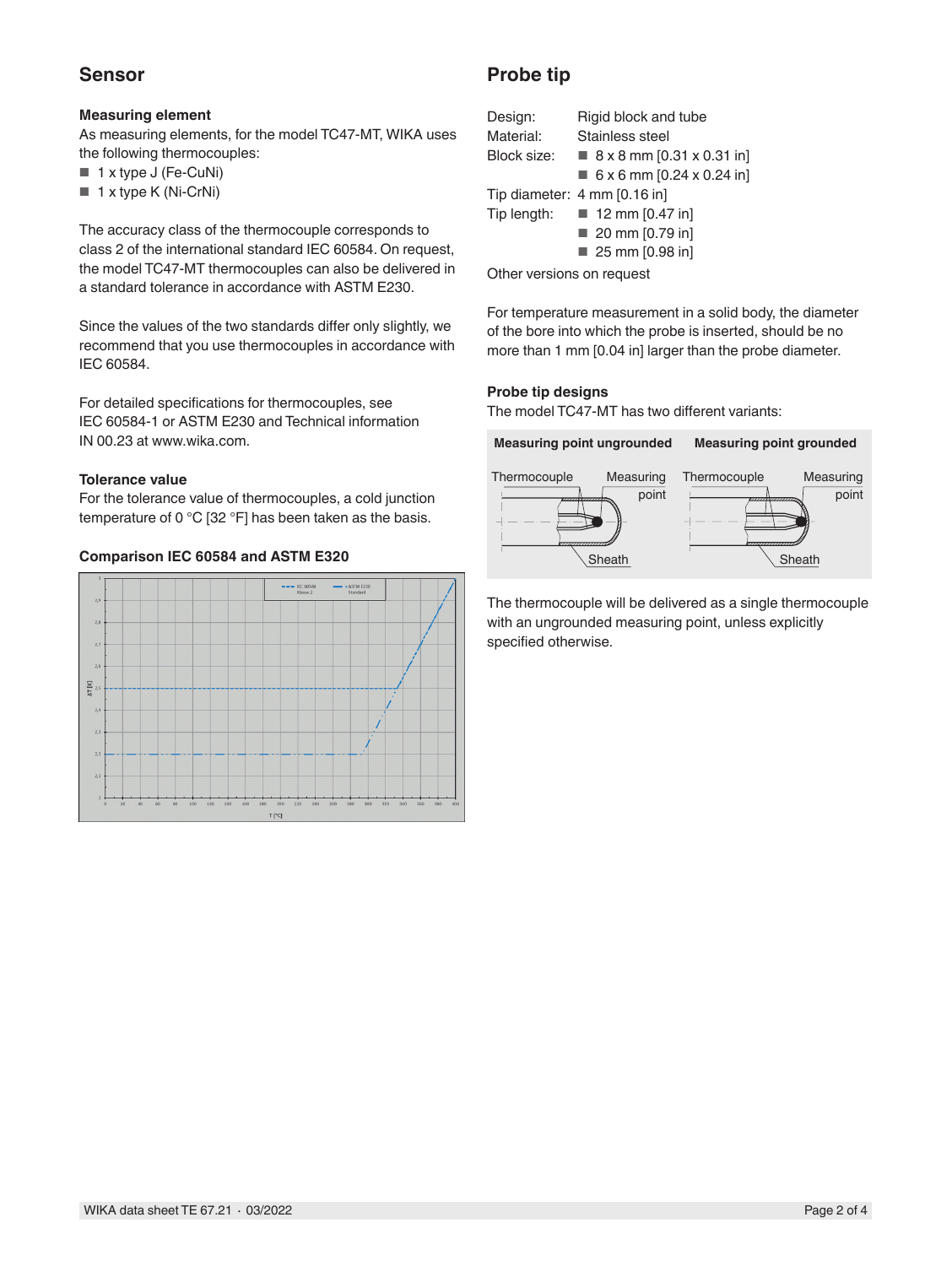# **Thermocouple cable**

As an insulation material for the model TC47-MT thermocouple, WIKA uses glass fibre as standard. An additional braid from stainless steel offers an excellent protection for the cable against mechanical damage.

The individual wires correspond to the selected thermocouple. The cross-section is min. 0.22  $\mathsf{mm}^{\mathsf{2}}$  [24  $\mathsf{AWG}]$ 

The thermocouple termination end can be supplied ready for connection or fitted with a thermo-connector in a standard or miniature design as an option.

**Colour coding of thermocouple cable**

| <b>Thermocouple</b> | <b>Standard</b>         | <b>Positive</b> | <b>Negative</b> |
|---------------------|-------------------------|-----------------|-----------------|
| Type J              | IEC 60584               | <b>Black</b>    | White           |
|                     | ASTM E230               | Red             | White           |
|                     | DIN 43714 <sup>1)</sup> | <b>Blue</b>     | Red             |
| Type K              | IEC 60584               | Green           | White           |
|                     | ASTM E230               | Red             | Yellow          |

1) DIN 43714 is no longer valid. It has been replaced by IEC 60584.

For type J thermocouples, however, WIKA continues to offer the colour coding in accordance with DIN 43714. The thermovoltage characteristic corresponds to type J of the current standard IEC 60584.

# **Electrical connection**

The model TC47-MT is delivered as standard with bare wire ends.

Optionally, a thermo-connector in standard or miniature design can be fitted.

The maximum permissible temperature at the connector is 85 °C [185 °F].